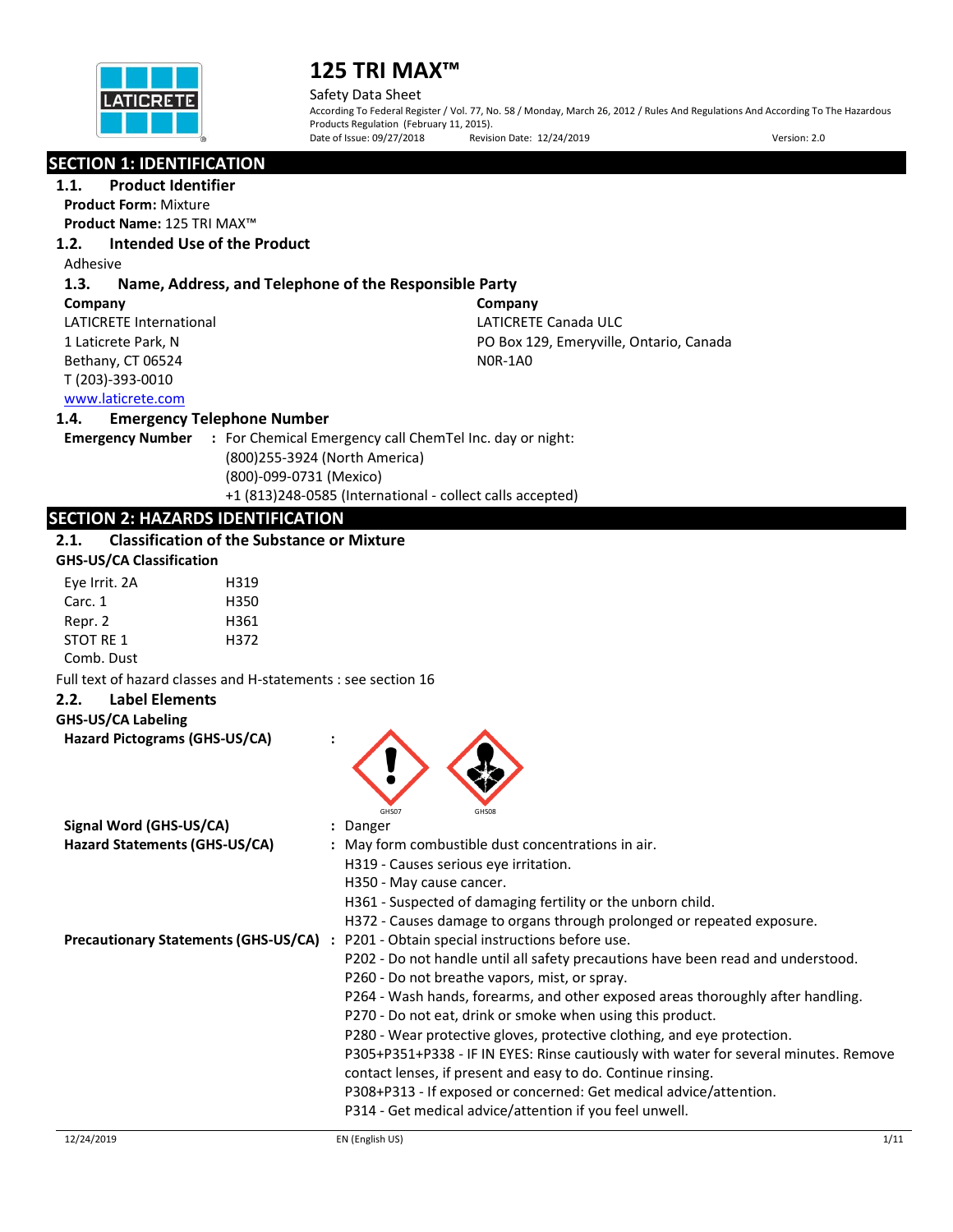Safety Data Sheet

According To Federal Register / Vol. 77, No. 58 / Monday, March 26, 2012 / Rules And Regulations And According To The Hazardous Products Regulation (February 11, 2015).

|                                 | P337+P313 - If eye irritation persists: Get medical advice/attention.                   |
|---------------------------------|-----------------------------------------------------------------------------------------|
|                                 | P405 - Store locked up.                                                                 |
|                                 | P501 - Dispose of contents/container in accordance with local, regional, national,      |
|                                 | territorial, provincial, and international regulations.                                 |
| <b>Supplemental Information</b> | : Keep away from heat, hot surfaces, sparks, open flames and other ignition sources. No |
|                                 | smoking. Proper grounding procedures to avoid static electricity should be followed.    |
|                                 | Prevent dust accumulation (to minimize explosion hazard). Avoid generating dust.        |

## **2.3. Other Hazards**

Exposure may aggravate pre-existing eye, skin, or respiratory conditions.

## **2.4. Unknown Acute Toxicity (GHS-US/CA)**

No data available

# **SECTION 3: COMPOSITION/INFORMATION ON INGREDIENTS**

#### **3.1. Substance**

Not applicable

## **3.2. Mixture**

| <b>Name</b>                                   | <b>Product Identifier</b> | $%$ *       | <b>GHS Ingredient Classification</b>        |
|-----------------------------------------------|---------------------------|-------------|---------------------------------------------|
| Copolymer of vinyl acetate and ethylene       | (CAS-No.) Not assigned    | 10-30       | Comb. Dust                                  |
| with mineral additives and protective colloid |                           |             |                                             |
| Limestone                                     | (CAS-No.) 1317-65-3       | $10 - 30$   | Not classified                              |
| Styrene-butadiene copolymer                   | (CAS-No.) 9003-55-8       | 10-30       | Comb. Dust                                  |
| Cement, alumina, chemicals                    | (CAS-No.) 65997-16-2      | $7 - 13$    | Eye Irrit. 2A, H319                         |
| Carbon black                                  | (CAS-No.) 1333-86-4       | $7 - 13$    | Carc. 2, H351                               |
|                                               |                           |             | Comb. Dust                                  |
| Distillates, petroleum, solvent-refined heavy | (CAS-No.) 64741-88-4      | $3 - 7$     | Acute Tox. 4 (Inhalation: dust, mist), H332 |
| paraffinic                                    |                           |             | Carc. 1B, H350                              |
|                                               |                           |             | Repr. 2, H361                               |
|                                               |                           |             | <b>STOT RE 1, H372</b>                      |
|                                               |                           |             | Asp. Tox. 1, H304                           |
| Cellulose                                     | (CAS-No.) 9004-34-6       | $0.1 - 1$   | Comb. Dust                                  |
| Quartz                                        | (CAS-No.) 14808-60-7      | 0.024       | Carc. 1A, H350                              |
|                                               |                           |             | <b>STOT SE 3, H335</b>                      |
|                                               |                           |             | <b>STOT RE 1, H372</b>                      |
| Silica, amorphous                             | (CAS-No.) 7631-86-9       | $\leq 0.01$ | Not classified                              |

Full text of H-phrases: see section 16

\*Percentages are listed in weight by weight percentage (w/w%) for liquid and solid ingredients. Gas ingredients are listed in volume by volume percentage (v/v%).

# **SECTION 4: FIRST AID MEASURES**

## **4.1. Description of First-aid Measures**

**General:** Never give anything by mouth to an unconscious person. If you feel unwell, seek medical advice (show the label where possible).

**Inhalation:** Using proper respiratory protection, move the exposed person to fresh air at once. Encourage exposed person to cough, spit out, and blow nose to remove dust. Immediately call a poison center, physician, or emergency medical service.

**Skin Contact:** Remove contaminated clothing. Immediately drench affected area with water for at least 15 minutes. If exposed or concerned: Get medical advice/attention.

**Eye Contact:** Immediately rinse with water for at least 15 minutes. Remove contact lenses, if present and easy to do. Continue rinsing. Obtain medical attention if irritation develops or persists.

**Ingestion:** Rinse mouth. Do NOT induce vomiting. Obtain medical attention.

## **4.2. Most Important Symptoms and Effects Both Acute and Delayed**

**General:** May cause cancer. Suspected of damaging fertility or the unborn child. Causes damage to organs through prolonged or repeated exposure. Causes serious eye irritation.

**Inhalation:** Dust may be harmful or cause irritation.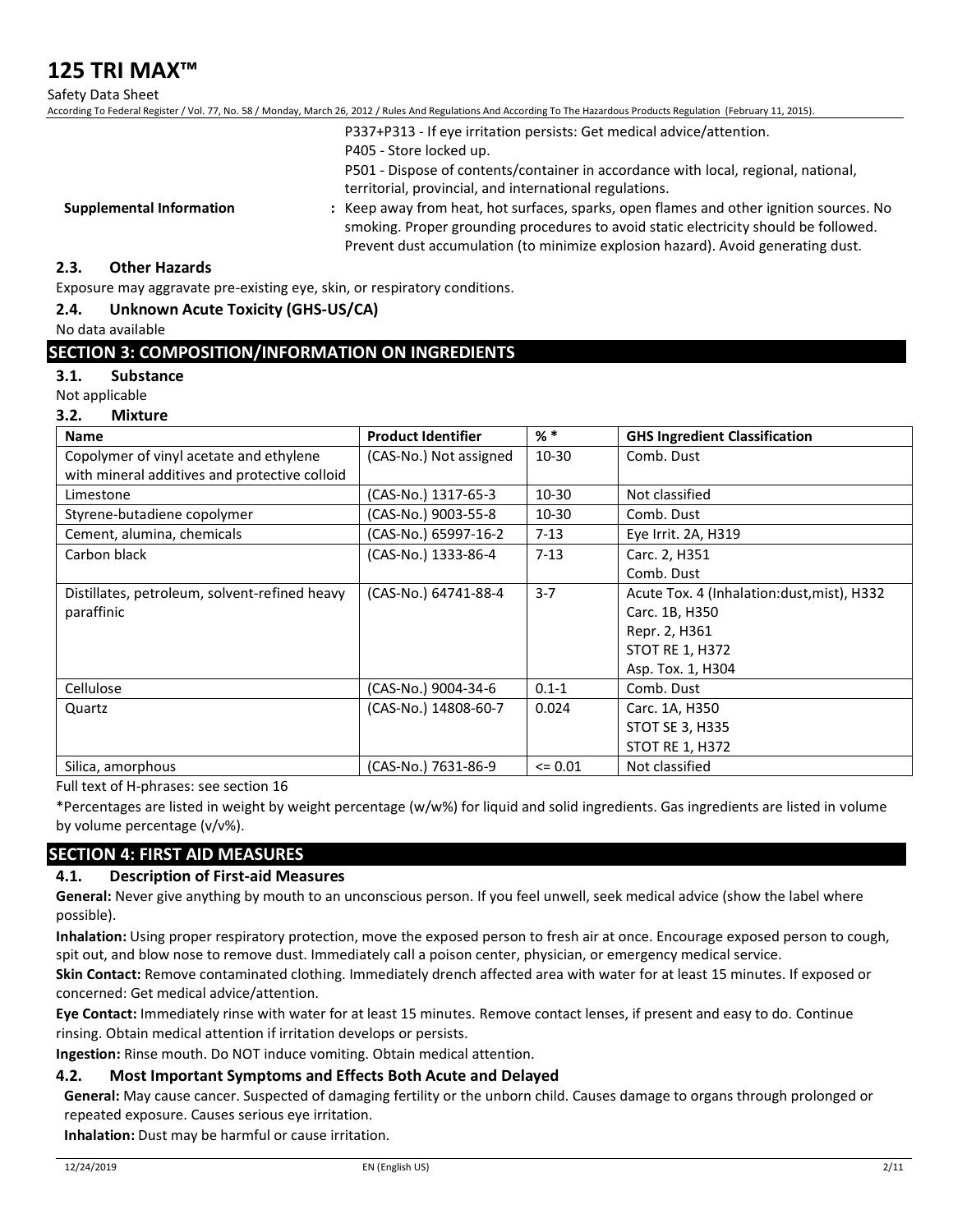#### Safety Data Sheet

According To Federal Register / Vol. 77, No. 58 / Monday, March 26, 2012 / Rules And Regulations And According To The Hazardous Products Regulation (February 11, 2015).

**Skin Contact:** Prolonged exposure may cause skin irritation. May cause an allergic reaction in sensitive individuals.

**Eye Contact:** Contact causes severe irritation with redness and swelling of the conjunctiva.

**Ingestion:** Ingestion may cause adverse effects.

**Chronic Symptoms:** May cause cancer. Suspected of damaging fertility or the unborn child. Causes damage to organs through prolonged or repeated exposure.

## **4.3. Indication of Any Immediate Medical Attention and Special Treatment Needed**

If exposed or concerned, get medical advice and attention. If medical advice is needed, have product container or label at hand.

# **SECTION 5: FIRE-FIGHTING MEASURES**

# **5.1. Extinguishing Media**

**Suitable Extinguishing Media:** Water spray, fog, carbon dioxide (CO<sub>2</sub>), alcohol-resistant foam, or dry chemical. Use extinguishing media appropriate for surrounding fire.

**Unsuitable Extinguishing Media:** Do not use a heavy water stream. Use of heavy stream of water may spread fire.

## **5.2. Special Hazards Arising From the Substance or Mixture**

**Fire Hazard:** Combustible Dust.

**Explosion Hazard:** Dust explosion hazard in air.

**Reactivity:** Hazardous reactions will not occur under normal conditions.

#### **5.3. Advice for Firefighters**

**Precautionary Measures Fire:** Exercise caution when fighting any chemical fire.

**Firefighting Instructions:** Use water spray or fog for cooling exposed containers.

**Protection During Firefighting:** Do not enter fire area without proper protective equipment, including respiratory protection. **Hazardous Combustion Products**: Toxic fumes may be released. Irritating fumes. Formaldehyde. Hydrocarbons. Nitrogen oxides. **Other Information:** Risk of dust explosion.

#### **Reference to Other Sections**

Refer to Section 9 for flammability properties.

# **SECTION 6: ACCIDENTAL RELEASE MEASURES**

## **6.1. Personal Precautions, Protective Equipment and Emergency Procedures**

**General Measures:** Do not get in eyes, on skin, or on clothing. Do not breathe dust. Do not handle until all safety precautions have been read and understood. Avoid generating dust. Remove ignition sources. Keep away from heat, hot surfaces, sparks, open flames, and other ignition sources. No smoking.

## **6.1.1. For Non-Emergency Personnel**

**Protective Equipment:** Use appropriate personal protective equipment (PPE).

**Emergency Procedures:** Evacuate unnecessary personnel.

#### **6.1.2. For Emergency Personnel**

**Protective Equipment:** Equip cleanup crew with proper protection.

**Emergency Procedures:** Upon arrival at the scene, a first responder is expected to recognize the presence of dangerous goods, protect oneself and the public, secure the area, and call for the assistance of trained personnel as soon as conditions permit. Ventilate area.

## **6.2. Environmental Precautions**

Prevent entry to sewers and public waters.

# **6.3. Methods and Materials for Containment and Cleaning Up**

**For Containment:** Contain solid spills with appropriate barriers and prevent migration and entry into sewers or streams. Avoid generation of dust during clean-up of spills.

**Methods for Cleaning Up:** Use explosion proof vacuum during cleanup, with appropriate filter. Do not mix with other materials. Vacuum clean-up is preferred. If sweeping is required use a dust suppressant. Use only non-sparking tools. Clean up spills immediately and dispose of waste safely. Contact competent authorities after a spill.

## **6.4. Reference to Other Sections**

See Section 8 for exposure controls and personal protection and Section 13 for disposal considerations.

# **SECTION 7: HANDLING AND STORAGE**

## **7.1. Precautions for Safe Handling**

**Additional Hazards When Processed:** Accumulation and dispersion of dust with an ignition source can cause a combustible dust explosion. Keep dust levels to a minimum and follow applicable regulations.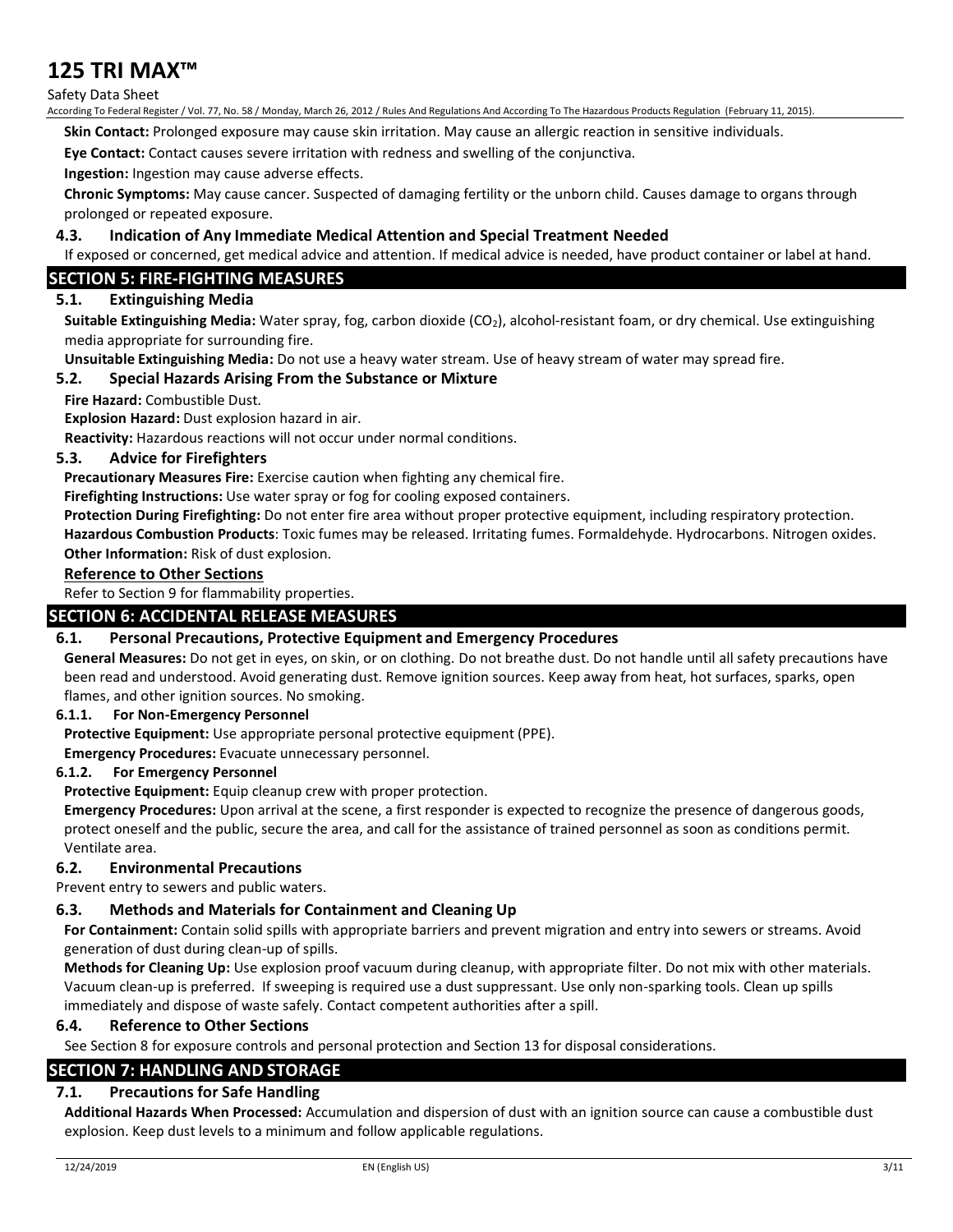#### Safety Data Sheet

According To Federal Register / Vol. 77, No. 58 / Monday, March 26, 2012 / Rules And Regulations And According To The Hazardous Products Regulation (February 11, 2015).

**Precautions for Safe Handling:** Do not breathe dust. Do not get in eyes, on skin, or on clothing. Avoid creating or spreading dust. Keep away from heat, sparks, open flames, and hot surfaces. No smoking. Obtain special instructions before use. Do not handle until all safety precautions have been read and understood. Wash hands and other exposed areas with mild soap and water before eating, drinking or smoking and when leaving work.

**Hygiene Measures:** Handle in accordance with good industrial hygiene and safety procedures.

# **7.2. Conditions for Safe Storage, Including Any Incompatibilities**

**Technical Measures:** Avoid creating or spreading dust. Use explosion-proof electrical, ventilating, lighting equipment. Proper grounding procedures to avoid static electricity should be followed. Comply with applicable regulations.

**Storage Conditions:** Keep container closed when not in use. Store in a dry, cool place. Keep/Store away from direct sunlight, extremely high or low temperatures and incompatible materials. Store locked up/in a secure area.

**Incompatible Materials:** Strong acids, strong bases, strong oxidizers.

# **7.3. Specific End Use(s)**

Adhesive

# **SECTION 8: EXPOSURE CONTROLS/PERSONAL PROTECTION**

# **8.1. Control Parameters**

For substances listed in section 3 that are not listed here, there are no established Exposure limits from the manufacturer, supplier, importer, or the appropriate advisory agency including: ACGIH (TLV), AIHA (WEEL), NIOSH (REL), OSHA (PEL), Canadian provincial governments.

| Limestone (1317-65-3)              |                                      |                                                                     |  |
|------------------------------------|--------------------------------------|---------------------------------------------------------------------|--|
| <b>USA OSHA</b>                    | OSHA PEL (TWA) (mg/m <sup>3</sup> )  | 15 mg/m <sup>3</sup> (total dust)                                   |  |
|                                    |                                      | 5 mg/m <sup>3</sup> (respirable fraction)                           |  |
| <b>USA NIOSH</b>                   | NIOSH REL (TWA) (mg/m <sup>3</sup> ) | 10 mg/m <sup>3</sup> (total dust)                                   |  |
|                                    |                                      | 5 mg/m <sup>3</sup> (respirable dust)                               |  |
| Alberta                            | OEL TWA (mg/m <sup>3</sup> )         | $10 \text{ mg/m}^3$                                                 |  |
| <b>British Columbia</b>            | OEL STEL (mg/m <sup>3</sup> )        | 20 mg/m <sup>3</sup> (total dust)                                   |  |
| <b>British Columbia</b>            | OEL TWA (mg/m <sup>3</sup> )         | 10 mg/m $3$ (total dust)                                            |  |
|                                    |                                      | 3 mg/m <sup>3</sup> (respirable fraction)                           |  |
| <b>New Brunswick</b>               | OEL TWA (mg/m <sup>3</sup> )         | 10 mg/m <sup>3</sup> (particulate matter containing no Asbestos and |  |
|                                    |                                      | <1% Crystalline silica)                                             |  |
| Nunavut                            | OEL STEL (mg/m <sup>3</sup> )        | $20$ mg/m <sup>3</sup>                                              |  |
| <b>Nunavut</b>                     | OEL TWA (mg/m <sup>3</sup> )         | $10 \text{ mg/m}^3$                                                 |  |
| <b>Northwest Territories</b>       | OEL STEL (mg/m <sup>3</sup> )        | $20$ mg/m <sup>3</sup>                                              |  |
| <b>Northwest Territories</b>       | OEL TWA (mg/m <sup>3</sup> )         | $10$ mg/m <sup>3</sup>                                              |  |
| Québec                             | VEMP ( $mg/m3$ )                     | 10 mg/m <sup>3</sup> (Limestone, containing no Asbestos and <1%     |  |
|                                    |                                      | Crystalline silica-total dust)                                      |  |
| Saskatchewan                       | OEL STEL (mg/m <sup>3</sup> )        | 20 mg/m $3$                                                         |  |
| Saskatchewan                       | OEL TWA (mg/m <sup>3</sup> )         | $10 \text{ mg/m}^3$                                                 |  |
| Yukon                              | OEL STEL (mg/m <sup>3</sup> )        | $20 \text{ mg/m}^3$                                                 |  |
| Yukon                              | OEL TWA (mg/m <sup>3</sup> )         | 30 mppcf                                                            |  |
|                                    |                                      | $10 \text{ mg/m}^3$                                                 |  |
| Quartz (14808-60-7)                |                                      |                                                                     |  |
| <b>USA ACGIH</b>                   | ACGIH TWA (mg/m <sup>3</sup> )       | 0.025 mg/m <sup>3</sup> (respirable particulate matter)             |  |
| <b>USA ACGIH</b>                   | <b>ACGIH chemical category</b>       | A2 - Suspected Human Carcinogen                                     |  |
| <b>USA OSHA</b>                    | OSHA PEL (TWA) (mg/m <sup>3</sup> )  | 50 $\mu$ g/m <sup>3</sup>                                           |  |
| <b>USA NIOSH</b>                   | NIOSH REL (TWA) (mg/m <sup>3</sup> ) | 0.05 mg/m <sup>3</sup> (respirable dust)                            |  |
| <b>USA IDLH</b>                    | US IDLH $(mg/m3)$                    | 50 mg/m <sup>3</sup> (respirable dust)                              |  |
| <b>Alberta</b>                     | OEL TWA (mg/m <sup>3</sup> )         | 0.025 mg/m <sup>3</sup> (respirable particulate)                    |  |
| <b>British Columbia</b>            | OEL TWA (mg/m <sup>3</sup> )         | 0.025 mg/m <sup>3</sup> (respirable)                                |  |
| <b>Manitoba</b>                    | OEL TWA (mg/m <sup>3</sup> )         | 0.025 mg/m <sup>3</sup> (respirable particulate matter)             |  |
| <b>New Brunswick</b>               | OEL TWA (mg/m <sup>3</sup> )         | 0.1 mg/m <sup>3</sup> (respirable fraction)                         |  |
| <b>Newfoundland &amp; Labrador</b> | OEL TWA (mg/m <sup>3</sup> )         | 0.025 mg/m <sup>3</sup> (respirable particulate matter)             |  |
| <b>Nova Scotia</b>                 | OEL TWA (mg/m <sup>3</sup> )         | 0.025 mg/m <sup>3</sup> (respirable particulate matter)             |  |

12/24/2019 EN (English US) 4/11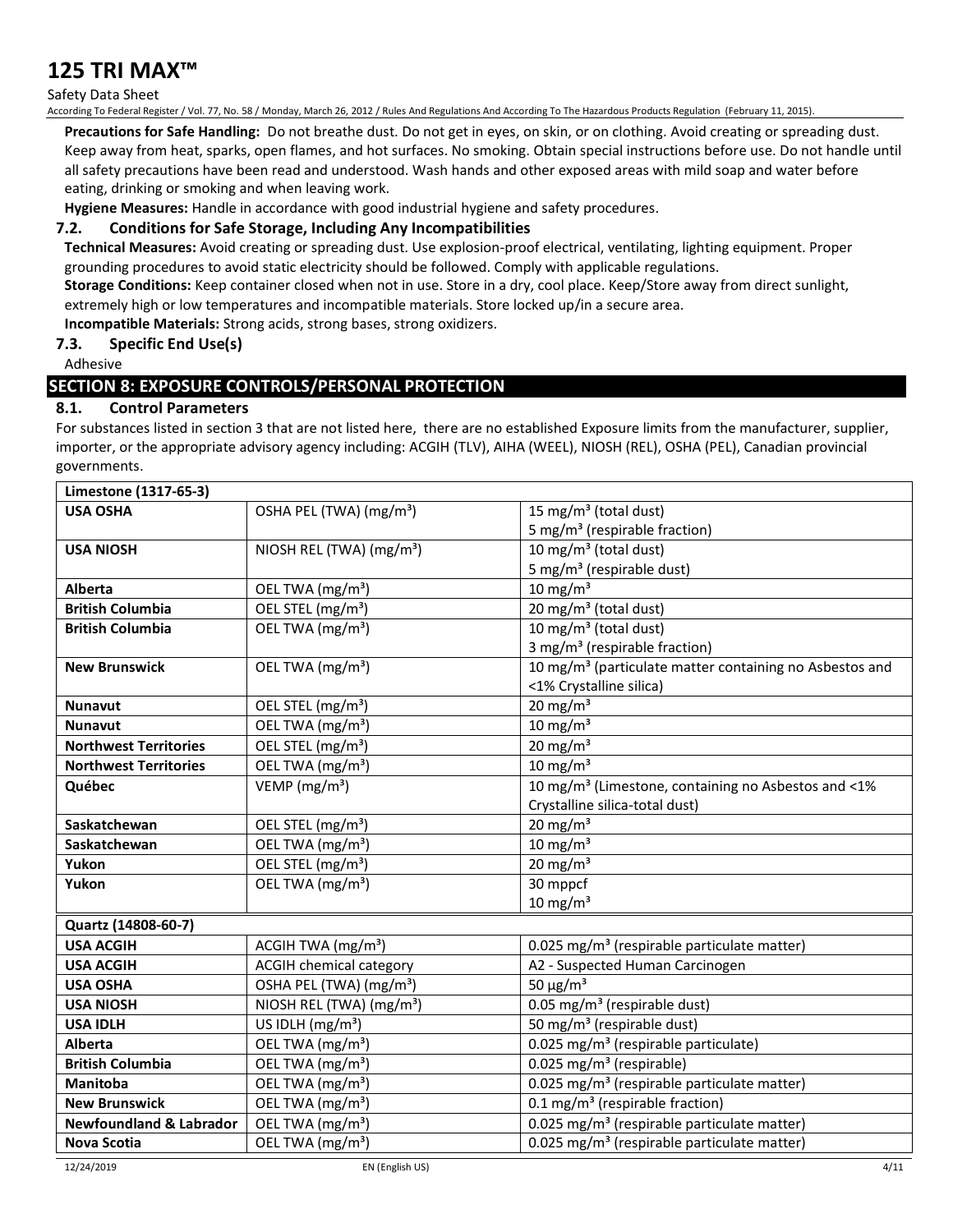Safety Data Sheet

According To Federal Register / Vol. 77, No. 58 / Monday, March 26, 2012 / Rules And Regulations And According To The Hazardous Products Regulation (February 11, 2015).

| <b>Nunavut</b>                     | OEL TWA (mg/m <sup>3</sup> )                                  | 0.05 mg/m <sup>3</sup> (respirable fraction)                           |  |
|------------------------------------|---------------------------------------------------------------|------------------------------------------------------------------------|--|
| <b>Northwest Territories</b>       | OEL TWA (mg/m <sup>3</sup> )                                  | 0.05 mg/m <sup>3</sup> (respirable fraction)                           |  |
| <b>Ontario</b>                     | OEL TWA (mg/m <sup>3</sup> )                                  | 0.1 mg/m <sup>3</sup> (designated substances regulation-respirable)    |  |
| <b>Prince Edward Island</b>        | OEL TWA (mg/m <sup>3</sup> )                                  | 0.025 mg/m <sup>3</sup> (respirable particulate matter)                |  |
| Québec                             | VEMP (mg/m <sup>3</sup> )                                     | $0.1$ mg/m <sup>3</sup> (respirable dust)                              |  |
| Saskatchewan                       | OEL TWA (mg/m <sup>3</sup> )                                  | 0.05 mg/m <sup>3</sup> (respirable fraction)                           |  |
| Yukon                              | OEL TWA (mg/m <sup>3</sup> )                                  | 300 particle/mL                                                        |  |
| Cellulose (9004-34-6)              |                                                               |                                                                        |  |
| <b>USA ACGIH</b>                   | ACGIH TWA (mg/m <sup>3</sup> )                                | $10 \text{ mg/m}^3$                                                    |  |
| <b>USA OSHA</b>                    | OSHA PEL (TWA) (mg/m <sup>3</sup> )                           | 15 mg/m <sup>3</sup> (total dust)                                      |  |
|                                    |                                                               | 5 mg/m <sup>3</sup> (respirable fraction)                              |  |
| <b>USA NIOSH</b>                   | NIOSH REL (TWA) (mg/m <sup>3</sup> )                          | 10 mg/m $3$ (total dust)                                               |  |
|                                    |                                                               | 5 mg/m <sup>3</sup> (respirable dust)                                  |  |
| Alberta                            | OEL TWA (mg/m <sup>3</sup> )                                  | $10 \text{ mg/m}^3$                                                    |  |
| <b>British Columbia</b>            | OEL TWA (mg/m <sup>3</sup> )                                  | $10 \,\mathrm{mg/m^3}$ (total dust)                                    |  |
|                                    |                                                               | 3 mg/m <sup>3</sup> (respirable fraction)                              |  |
| <b>Manitoba</b>                    | OEL TWA (mg/m <sup>3</sup> )                                  | $10 \text{ mg/m}^3$                                                    |  |
| <b>New Brunswick</b>               | OEL TWA (mg/m <sup>3</sup> )                                  | $10 \text{ mg/m}^3$                                                    |  |
| <b>Newfoundland &amp; Labrador</b> | OEL TWA (mg/m <sup>3</sup> )                                  | $10 \text{ mg/m}^3$                                                    |  |
| Nova Scotia                        | OEL TWA (mg/m <sup>3</sup> )                                  | $10 \text{ mg/m}^3$                                                    |  |
| <b>Nunavut</b>                     | OEL STEL (mg/m <sup>3</sup> )                                 | $20$ mg/m <sup>3</sup>                                                 |  |
| <b>Nunavut</b>                     | OEL TWA (mg/m <sup>3</sup> )                                  | $10 \text{ mg/m}^3$                                                    |  |
| <b>Northwest Territories</b>       | OEL STEL (mg/m <sup>3</sup> )                                 | $20$ mg/m <sup>3</sup>                                                 |  |
| <b>Northwest Territories</b>       | OEL TWA (mg/m <sup>3</sup> )                                  | $10 \text{ mg/m}^3$                                                    |  |
| Ontario                            | OEL TWA (mg/m <sup>3</sup> )                                  | $10 \text{ mg/m}^3$                                                    |  |
| <b>Prince Edward Island</b>        | OEL TWA (mg/m <sup>3</sup> )                                  | $10 \text{ mg/m}^3$                                                    |  |
| Québec                             | VEMP ( $mg/m3$ )                                              | 10 mg/m <sup>3</sup> (containing no Asbestos and <1% Crystalline       |  |
|                                    |                                                               | silica-total dust)                                                     |  |
| Saskatchewan                       | OEL STEL (mg/m <sup>3</sup> )                                 | $20 \text{ mg/m}^3$                                                    |  |
| Saskatchewan                       | OEL TWA (mg/m <sup>3</sup> )                                  | $10 \text{ mg/m}^3$                                                    |  |
| Yukon<br>Yukon                     | OEL STEL (mg/m <sup>3</sup> )<br>OEL TWA (mg/m <sup>3</sup> ) | $20$ mg/m <sup>3</sup><br>30 mppcf                                     |  |
|                                    |                                                               | $10$ mg/m <sup>3</sup>                                                 |  |
|                                    |                                                               |                                                                        |  |
| Silica, amorphous (7631-86-9)      |                                                               |                                                                        |  |
| <b>USA OSHA</b><br><b>USA OSHA</b> | OSHA PEL (TWA) (mg/m <sup>3</sup> )<br>OSHA PEL (TWA) (ppm)   | 6 mg/m $3$<br>20 mppcf (80mg/m <sup>3</sup> /%SiO <sub>2</sub> )       |  |
| <b>USA NIOSH</b>                   | NIOSH REL (TWA) (mg/m <sup>3</sup> )                          | 6 mg/m $3$                                                             |  |
| <b>USA IDLH</b>                    | US IDLH $(mg/m3)$                                             | $\frac{1}{3000}$ mg/m <sup>3</sup>                                     |  |
| Yukon                              | OEL TWA (mg/m <sup>3</sup> )                                  | 300 particle/mL (as measured by Konimeter                              |  |
|                                    |                                                               | instrumentation)                                                       |  |
|                                    |                                                               | 20 mppcf (as measured by Impinger instrumentation)                     |  |
|                                    |                                                               | 2 mg/m <sup>3</sup> (respirable mass)                                  |  |
| Carbon black (1333-86-4)           |                                                               |                                                                        |  |
| <b>USA ACGIH</b>                   | ACGIH TWA (mg/m <sup>3</sup> )                                | 3 mg/m <sup>3</sup> (inhalable particulate matter)                     |  |
| <b>USA ACGIH</b>                   | <b>ACGIH chemical category</b>                                | Confirmed Animal Carcinogen with Unknown Relevance to                  |  |
|                                    |                                                               | Humans                                                                 |  |
| <b>USA OSHA</b>                    | OSHA PEL (TWA) (mg/m <sup>3</sup> )                           | 3.5 mg/ $m3$                                                           |  |
| <b>USA NIOSH</b>                   | NIOSH REL (TWA) (mg/m <sup>3</sup> )                          | 3.5 mg/ $m3$                                                           |  |
|                                    |                                                               | 0.1 mg/m <sup>3</sup> (Carbon black in presence of Polycyclic aromatic |  |
|                                    |                                                               | hydrocarbons)                                                          |  |
| <b>USA IDLH</b>                    | US IDLH (mg/m <sup>3</sup> )                                  | $1750$ mg/m <sup>3</sup>                                               |  |
| <b>Alberta</b>                     | OEL TWA (mg/m <sup>3</sup> )                                  | 3.5 mg/ $m3$                                                           |  |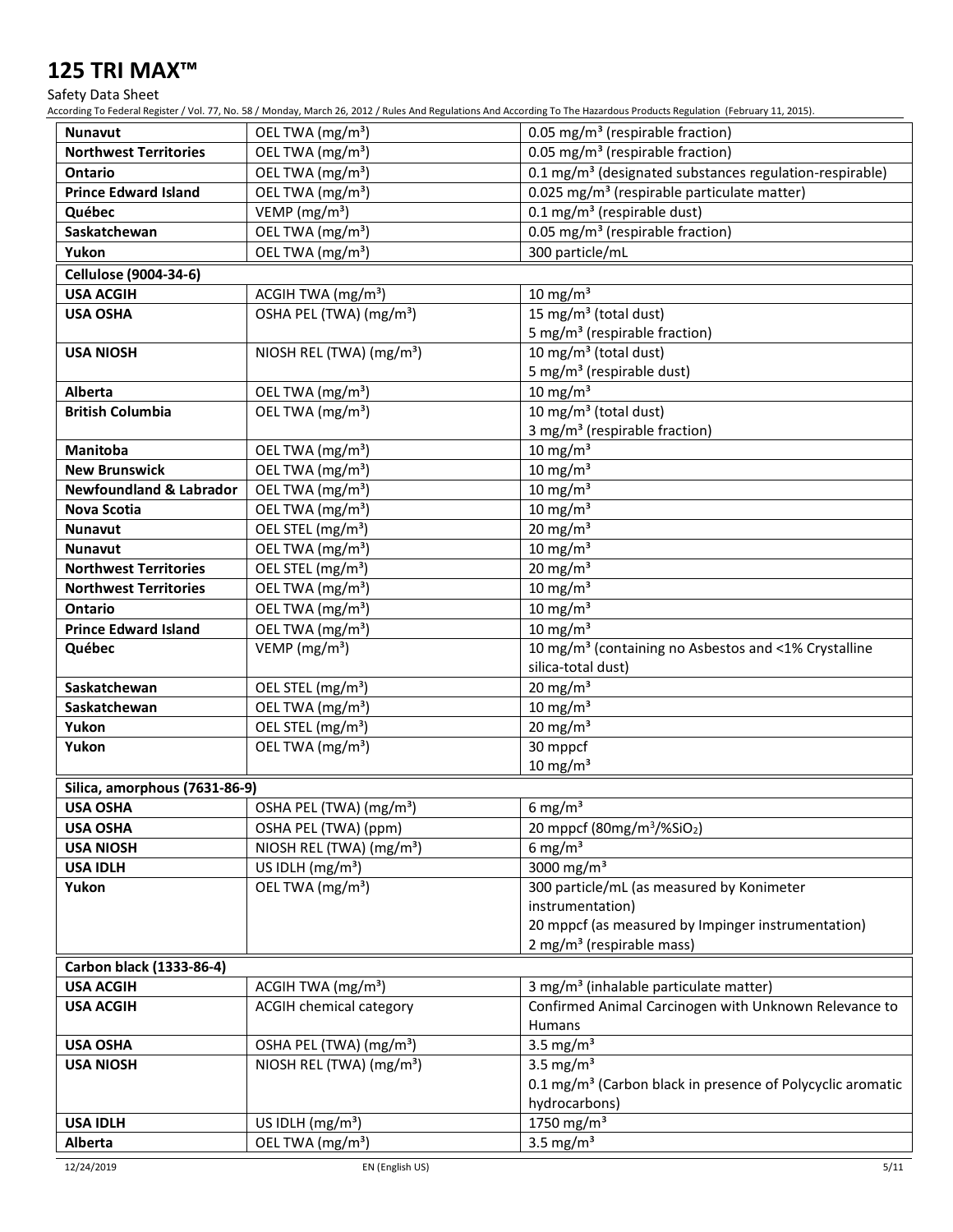#### Safety Data Sheet

According To Federal Register / Vol. 77, No. 58 / Monday, March 26, 2012 / Rules And Regulations And According To The Hazardous Products Regulation (February 11, 2015).

| <b>British Columbia</b>            |                                     | OEL TWA (mg/m <sup>3</sup> )                                                       | 3 mg/m <sup>3</sup> (inhalable)                                                                                                                     |
|------------------------------------|-------------------------------------|------------------------------------------------------------------------------------|-----------------------------------------------------------------------------------------------------------------------------------------------------|
| <b>Manitoba</b>                    |                                     | 3 mg/m <sup>3</sup> (inhalable particulate matter)<br>OEL TWA (mg/m <sup>3</sup> ) |                                                                                                                                                     |
| <b>New Brunswick</b>               |                                     | OEL TWA (mg/m <sup>3</sup> )<br>3.5 mg/m <sup>3</sup>                              |                                                                                                                                                     |
|                                    | <b>Newfoundland &amp; Labrador</b>  | OEL TWA (mg/m <sup>3</sup> )                                                       | 3 mg/m <sup>3</sup> (inhalable particulate matter)                                                                                                  |
| Nova Scotia                        |                                     | OEL TWA (mg/m <sup>3</sup> )                                                       | 3 mg/m <sup>3</sup> (inhalable particulate matter)                                                                                                  |
| <b>Nunavut</b>                     |                                     | OEL STEL (mg/m <sup>3</sup> )                                                      | 7 mg/m <sup>3</sup>                                                                                                                                 |
| <b>Nunavut</b>                     |                                     | OEL TWA (mg/m <sup>3</sup> )                                                       | 3.5 mg/m <sup>3</sup>                                                                                                                               |
| <b>Northwest Territories</b>       |                                     | OEL STEL (mg/m <sup>3</sup> )                                                      | 7 mg/m $3$                                                                                                                                          |
| <b>Northwest Territories</b>       |                                     | 3.5 mg/m <sup>3</sup><br>OEL TWA (mg/m <sup>3</sup> )                              |                                                                                                                                                     |
| <b>Ontario</b>                     |                                     | OEL TWA (mg/m <sup>3</sup> )<br>3 mg/m <sup>3</sup> (inhalable)                    |                                                                                                                                                     |
| <b>Prince Edward Island</b>        |                                     | OEL TWA (mg/m <sup>3</sup> )<br>3 mg/m <sup>3</sup> (inhalable particulate matter) |                                                                                                                                                     |
| Québec                             |                                     | $VEMP$ (mg/m <sup>3</sup> )<br>3.5 mg/m <sup>3</sup>                               |                                                                                                                                                     |
| Saskatchewan                       |                                     | OEL STEL (mg/m <sup>3</sup> )<br>7 mg/m $3$                                        |                                                                                                                                                     |
| Saskatchewan                       |                                     | OEL TWA (mg/m <sup>3</sup> )<br>3.5 mg/m <sup>3</sup>                              |                                                                                                                                                     |
| Yukon                              |                                     | OEL STEL (mg/m <sup>3</sup> )                                                      | 7 mg/m $3$                                                                                                                                          |
| Yukon                              |                                     | OEL TWA (mg/m <sup>3</sup> )                                                       | 3.5 mg/m <sup>3</sup>                                                                                                                               |
| Silica, crystalline (general form) |                                     |                                                                                    |                                                                                                                                                     |
| USA OSHA                           | OSHA PEL (TWA) (mg/m <sup>3</sup> ) |                                                                                    | 50 $\mu$ g/m <sup>3</sup> (excludes construction work, agricultural operations, and<br>exposures that result from the processing of sorptive clays) |

# **8.2. Exposure Controls**

**Appropriate Engineering Controls:** Emergency eye wash fountains and safety showers should be available in the immediate vicinity of any potential exposure. Use local exhaust or general dilution ventilation or other suppression methods to maintain dust levels below exposure limits. Power equipment should be equipped with proper dust collection devices. It is recommended that all dust control equipment such as local exhaust ventilation and material transport systems involved in handling of this product contain explosion relief vents or an explosion suppression system or an oxygen-deficient environment. Proper grounding procedures to avoid static electricity should be followed. Ensure adequate ventilation, especially in confined areas. Use explosion-proof equipment. Ensure all national/local regulations are observed.

**Personal Protective Equipment:** Gloves. Protective clothing. Protective goggles. Insufficient ventilation: wear respiratory protection.



**Materials for Protective Clothing:** Chemically resistant materials and fabrics.

**Hand Protection:** Wear protective gloves.

**Eye and Face Protection:** Chemical safety goggles.

**Skin and Body Protection:** Wear suitable protective clothing.

**Respiratory Protection:** If exposure limits are exceeded or irritation is experienced, approved respiratory protection should be worn. In case of inadequate ventilation, oxygen deficient atmosphere, or where exposure levels are not known wear approved respiratory protection.

**Other Information:** When using, do not eat, drink or smoke.

# **SECTION 9: PHYSICAL AND CHEMICAL PROPERTIES**

## **9.1. Information on Basic Physical and Chemical Properties**

| <b>Physical State</b>   |                      | Solid         |
|-------------------------|----------------------|---------------|
| Appearance              | :                    | Grey          |
| Odor                    | $\ddot{\phantom{a}}$ | Not available |
| <b>Odor Threshold</b>   | $\ddot{\phantom{a}}$ | Not available |
| рH                      | $\ddot{\phantom{a}}$ | Not available |
| <b>Evaporation Rate</b> | ÷                    | Not available |
| <b>Melting Point</b>    | $\ddot{\phantom{a}}$ | Not available |
| <b>Freezing Point</b>   | $\ddot{\phantom{a}}$ | Not available |
| <b>Boiling Point</b>    |                      | Not available |
|                         |                      |               |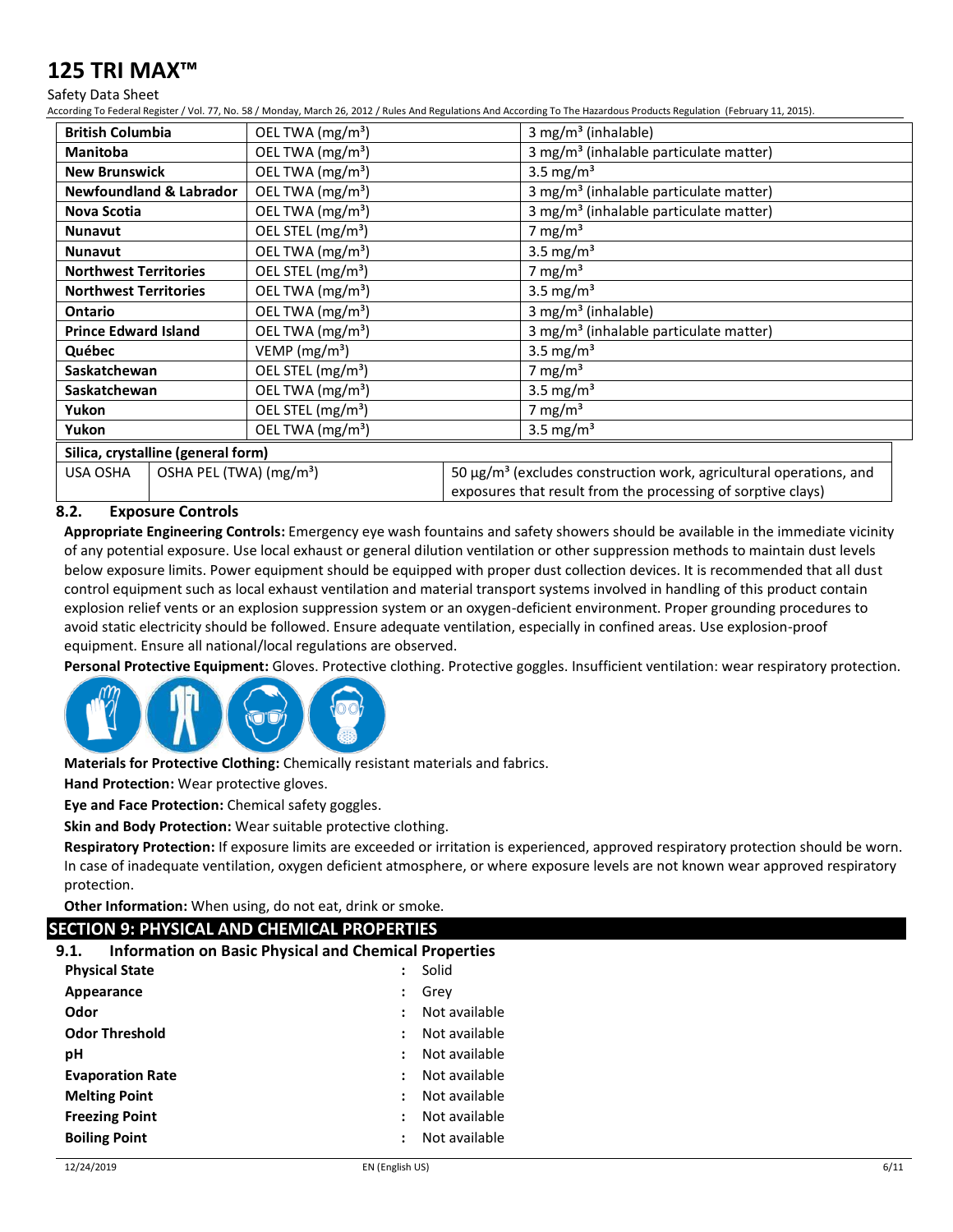Safety Data Sheet

According To Federal Register / Vol. 77, No. 58 / Monday, March 26, 2012 / Rules And Regulations And According To The Hazardous Products Regulation (February 11, 2015).

| <b>Flash Point</b>                            | $\ddot{\phantom{a}}$ | Not available    |
|-----------------------------------------------|----------------------|------------------|
| <b>Auto-ignition Temperature</b>              | $\ddot{\phantom{a}}$ | Not available    |
| <b>Decomposition Temperature</b>              | $\ddot{\phantom{a}}$ | Not available    |
| Flammability (solid, gas)                     | :                    | Not available    |
| Lower Flammable Limit                         | $\ddot{\phantom{a}}$ | Not available    |
| Upper Flammable Limit                         | $\ddot{\phantom{a}}$ | Not available    |
| <b>Vapor Pressure</b>                         | $\ddot{\cdot}$       | Not available    |
| Relative Vapor Density at 20°C                | ÷                    | Not available    |
| <b>Relative Density</b>                       | :                    | Not available    |
| <b>Specific Gravity</b>                       | $\ddot{\phantom{a}}$ | Not available    |
| Solubility                                    | :                    | Water: Insoluble |
| <b>Partition Coefficient: N-Octanol/Water</b> | $\ddot{\phantom{a}}$ | Not available    |
| <b>Viscosity</b>                              | :                    | Not available    |

# **SECTION 10: STABILITY AND REACTIVITY**

**10.1. Reactivity:** Hazardous reactions will not occur under normal conditions.

**10.2. Chemical Stability:** Stable under recommended handling and storage conditions (see section 7).

**10.3. Possibility of Hazardous Reactions:** Hazardous polymerization will not occur.

**10.4. Conditions to Avoid:** Direct sunlight, extremely high or low temperatures, and incompatible materials. Sparks, heat, open flame and other sources of ignition. Dust accumulation (to minimize explosion hazard).

**10.5. Incompatible Materials:** Strong acids, strong bases, strong oxidizers.

**10.6. Hazardous Decomposition Products:** Toxic fumes. Irritating fumes. Formaldehyde. Nitrogen oxides. Ammonia. Hydrocarbons. Hydrogen cyanide.

# **SECTION 11: TOXICOLOGICAL INFORMATION**

## **11.1. Information on Toxicological Effects - Product**

**Acute Toxicity (Oral):** Not classified

**Acute Toxicity (Dermal):** Not classified

**Acute Toxicity (Inhalation):** Not classified

**LD50 and LC50 Data:** Not available

**Skin Corrosion/Irritation:** Not classified

**Eye Damage/Irritation:** Causes serious eye irritation.

**Respiratory or Skin Sensitization:** Not classified

**Germ Cell Mutagenicity:** Not classified

**Carcinogenicity:** May cause cancer.

**Specific Target Organ Toxicity (Repeated Exposure):** Causes damage to organs through prolonged or repeated exposure.

**Reproductive Toxicity:** Suspected of damaging fertility or the unborn child.

**Specific Target Organ Toxicity (Single Exposure):** Not classified

**Aspiration Hazard:** Not classified

**Symptoms/Injuries After Inhalation:** Dust may be harmful or cause irritation.

**Symptoms/Injuries After Skin Contact:** Prolonged exposure may cause skin irritation. May cause an allergic reaction in sensitive individuals.

**Symptoms/Injuries After Eye Contact:** Contact causes severe irritation with redness and swelling of the conjunctiva.

**Symptoms/Injuries After Ingestion:** Ingestion may cause adverse effects.

**Chronic Symptoms:** May cause cancer. Suspected of damaging fertility or the unborn child. Causes damage to organs through prolonged or repeated exposure.

#### **11.2. Information on Toxicological Effects - Ingredient(s) LD50 and LC50 Data:**

| Copolymer of vinyl acetate and ethylene with mineral additives and protective colloid (Not available) |                 |              |      |
|-------------------------------------------------------------------------------------------------------|-----------------|--------------|------|
| <b>LD50 Oral Rat</b><br>> 2000                                                                        |                 |              |      |
| Quartz (14808-60-7)                                                                                   |                 |              |      |
| LD50 Oral Rat                                                                                         |                 | > 5000 mg/kg |      |
| 12/24/2019                                                                                            | EN (English US) |              | 7/11 |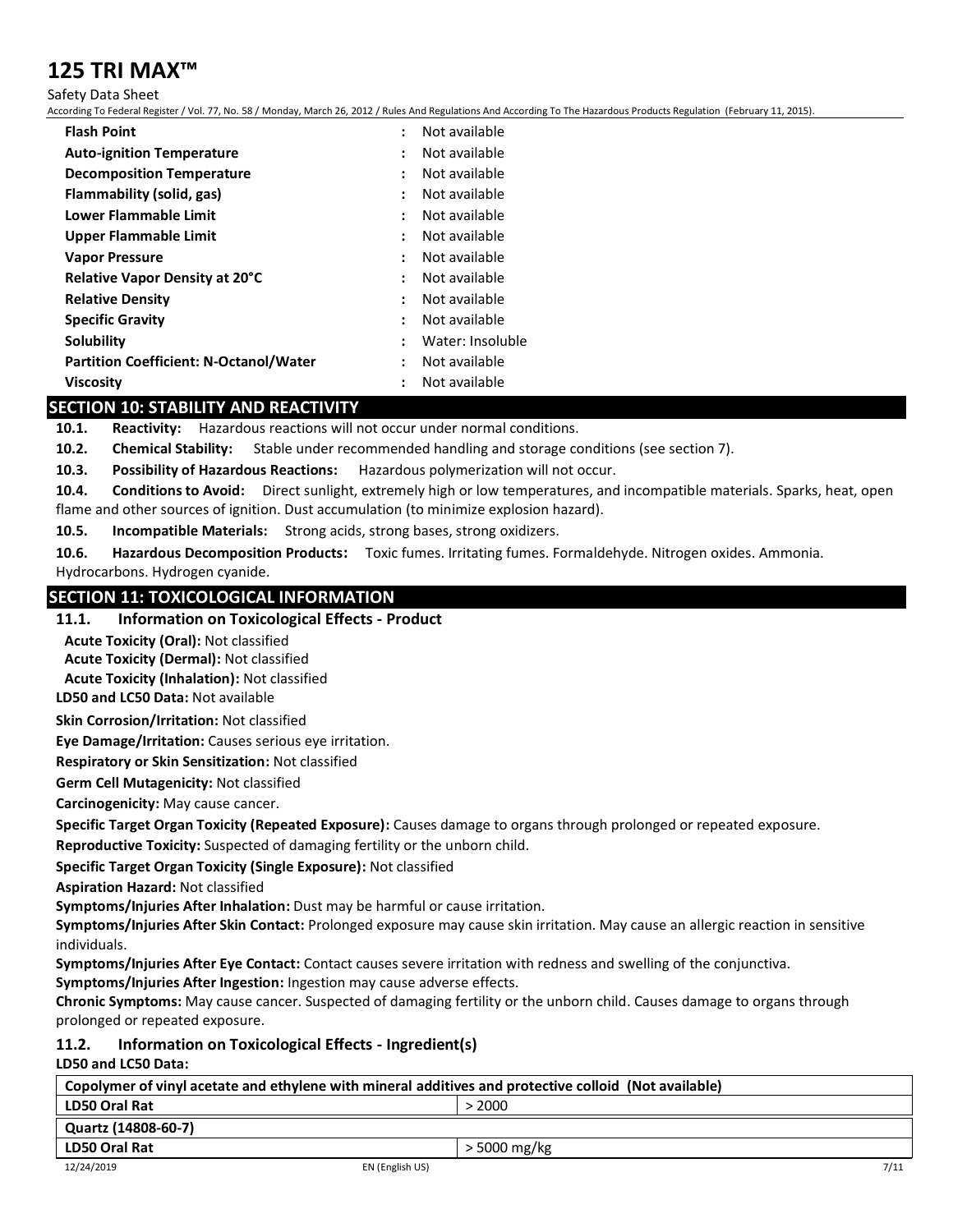Safety Data Sheet

According To Federal Register / Vol. 77, No. 58 / Monday, March 26, 2012 / Rules And Regulations And According To The Hazardous Products Regulation (February 11, 2015).

| <b>LD50 Dermal Rat</b>                                                                                |                                               | > 5000 mg/kg                                  |  |
|-------------------------------------------------------------------------------------------------------|-----------------------------------------------|-----------------------------------------------|--|
| <b>Cellulose (9004-34-6)</b>                                                                          |                                               |                                               |  |
| <b>LD50 Oral Rat</b>                                                                                  |                                               | > 5000 mg/kg                                  |  |
| <b>LD50 Dermal Rabbit</b>                                                                             |                                               | > 2000 mg/kg                                  |  |
| <b>LC50 Inhalation Rat</b>                                                                            |                                               | > 5800 mg/m <sup>3</sup> (Exposure time: 4 h) |  |
| Silica, amorphous (7631-86-9)                                                                         |                                               |                                               |  |
| <b>LD50 Oral Rat</b>                                                                                  |                                               | 7900 mg/kg                                    |  |
| <b>LD50 Dermal Rabbit</b>                                                                             |                                               | > 2000 mg/kg                                  |  |
| Silica, amorphous, fumed, crystalline-free (112945-52-5)                                              |                                               |                                               |  |
| <b>LD50 Oral Rat</b>                                                                                  |                                               | 3160 mg/kg                                    |  |
| Carbon black (1333-86-4)                                                                              |                                               |                                               |  |
| <b>LD50 Oral Rat</b>                                                                                  |                                               | > 8000 mg/kg                                  |  |
| Distillates, petroleum, solvent-refined heavy paraffinic (64741-88-4)                                 |                                               |                                               |  |
| LD50 Oral Rat                                                                                         |                                               | > 5000 mg/kg                                  |  |
| <b>LD50 Dermal Rabbit</b>                                                                             |                                               | > 2000 mg/kg                                  |  |
| <b>LC50 Inhalation Rat</b>                                                                            |                                               | > 5530 mg/m <sup>3</sup> (Exposure time: 4 h) |  |
| <b>LC50 Inhalation Rat</b>                                                                            |                                               | 2.18 mg/l/4h                                  |  |
| Styrene-butadiene copolymer (9003-55-8)                                                               |                                               |                                               |  |
| 3<br><b>IARC Group</b>                                                                                |                                               |                                               |  |
| Quartz (14808-60-7)                                                                                   |                                               |                                               |  |
| <b>IARC Group</b><br>$\mathbf{1}$                                                                     |                                               |                                               |  |
| <b>National Toxicology Program (NTP) Status</b>                                                       |                                               | Known Human Carcinogens.                      |  |
| <b>OSHA Hazard Communication Carcinogen List</b>                                                      |                                               | In OSHA Hazard Communication Carcinogen list. |  |
| Silica, amorphous (7631-86-9)                                                                         |                                               |                                               |  |
| <b>IARC Group</b>                                                                                     |                                               | 3                                             |  |
| Carbon black (1333-86-4)                                                                              |                                               |                                               |  |
| <b>IARC Group</b>                                                                                     |                                               | 2B                                            |  |
| <b>OSHA Hazard Communication Carcinogen List</b>                                                      |                                               | In OSHA Hazard Communication Carcinogen list. |  |
| Silica, crystalline (general form)                                                                    |                                               |                                               |  |
| <b>IARC</b> group                                                                                     | $\mathbf{1}$                                  |                                               |  |
| <b>National Toxicology Program (NTP) Status</b>                                                       |                                               | Known Human Carcinogens.                      |  |
| <b>OSHA Hazard Communication Carcinogen List</b>                                                      | In OSHA Hazard Communication Carcinogen list. |                                               |  |
| <b>OSHA Specifically Regulated Carcinogen List</b><br>In OSHA Specifically Regulated Carcinogen list. |                                               |                                               |  |

# **SECTION 12: ECOLOGICAL INFORMATION**

# **12.1. Toxicity**

**Ecology - General:** Not classified.

| Silica, amorphous (7631-86-9)                                              |                                                                       |  |
|----------------------------------------------------------------------------|-----------------------------------------------------------------------|--|
| LC50 Fish 1                                                                | 5000 mg/l (Exposure time: 96 h - Species: Brachydanio rerio [static]) |  |
| EC50 Daphnia 1                                                             | 7600 mg/l (Exposure time: 48 h - Species: Ceriodaphnia dubia)         |  |
| Carbon black (1333-86-4)                                                   |                                                                       |  |
| EC50 Daphnia 1<br>5600 mg/l (Exposure time: 24 h - Species: Daphnia magna) |                                                                       |  |
| Distillates, petroleum, solvent-refined heavy paraffinic (64741-88-4)      |                                                                       |  |
| LC50 Fish 1                                                                | 5000 mg/l (Exposure time: 96 h - Species: Oncorhynchus mykiss)        |  |
| <b>EC50 Daphnia 1</b>                                                      | 1000 mg/l (Exposure time: 48 h - Species: Daphnia magna)              |  |
| <b>Persistence and Degradability</b><br>12.2.                              |                                                                       |  |

| 125 TRI MAX™                              |                       |
|-------------------------------------------|-----------------------|
| .<br><b>Persistence and Degradability</b> | Not<br>* established. |
|                                           |                       |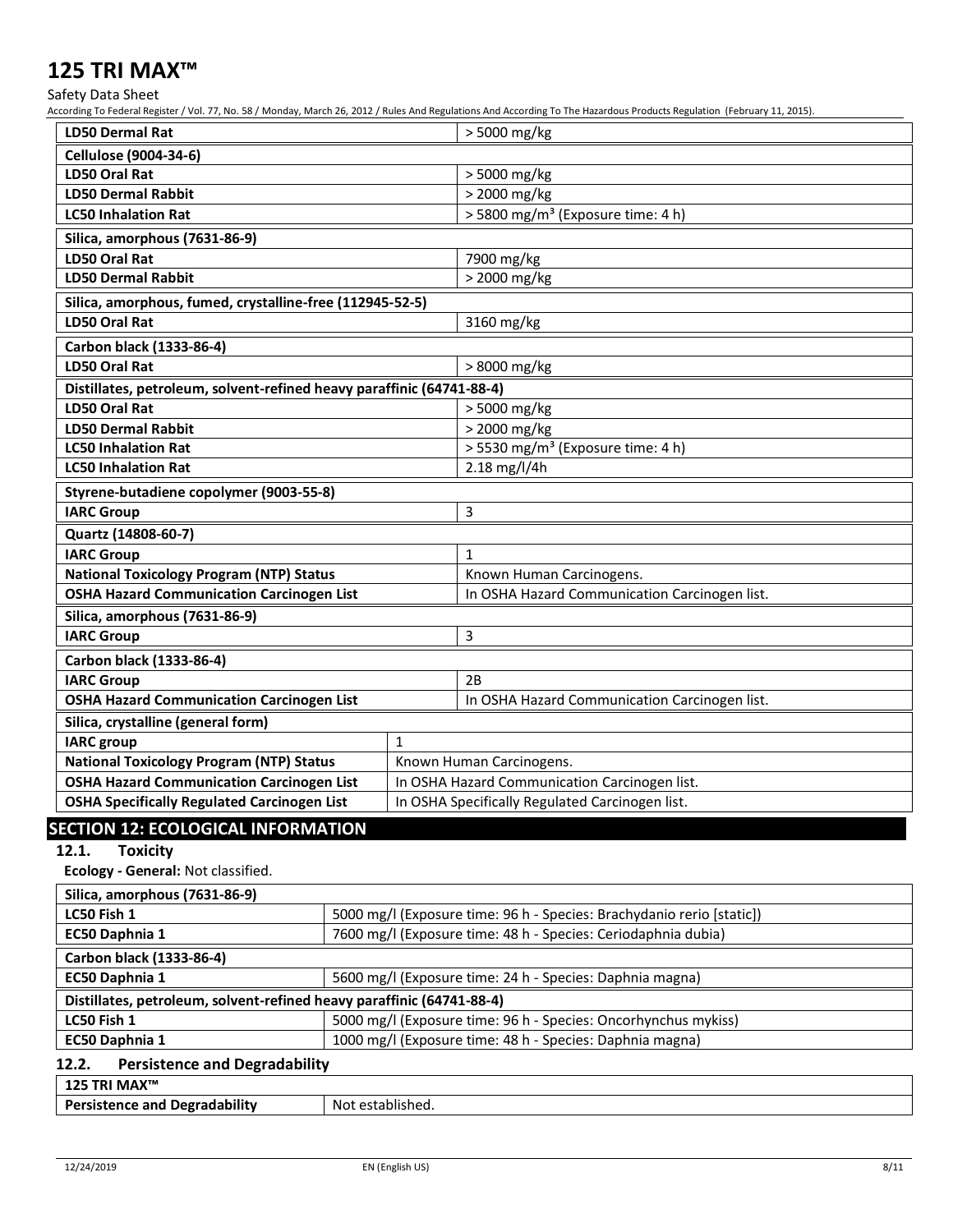Safety Data Sheet

According To Federal Register / Vol. 77, No. 58 / Monday, March 26, 2012 / Rules And Regulations And According To The Hazardous Products Regulation (February 11, 2015).

#### **12.3. Bioaccumulative Potential**

| 125 TRI MAX™                                                                                                                                                                                                                        |  |
|-------------------------------------------------------------------------------------------------------------------------------------------------------------------------------------------------------------------------------------|--|
| <b>Bioaccumulative Potential</b><br>Not established.                                                                                                                                                                                |  |
| Silica, amorphous (7631-86-9)                                                                                                                                                                                                       |  |
| <b>BCF Fish 1</b><br>(no bioaccumulation expected)                                                                                                                                                                                  |  |
| $\mathbf{A} \mathbf{A} = \mathbf{A} \mathbf{B} \mathbf{B} \mathbf{A} \mathbf{A} + \mathbf{B} \mathbf{A} \mathbf{A} \mathbf{B}$<br>$\sim$<br>$M = 1$ , $\frac{1}{2}$ , $\frac{1}{2}$ , $\frac{1}{2}$ , $\frac{1}{2}$ , $\frac{1}{2}$ |  |

#### **12.4. Mobility in Soil** Not available

# **12.5. Other Adverse Effects**

**Other Information:** Avoid release to the environment.

## **SECTION 13: DISPOSAL CONSIDERATIONS**

#### **13.1. Waste treatment methods**

**Waste Disposal Recommendations:** Dispose of contents/container in accordance with local, regional, national, territorial, provincial, and international regulations.

**Ecology - Waste Materials:** Avoid release to the environment.

# **SECTION 14: TRANSPORT INFORMATION**

The shipping description(s) stated herein were prepared in accordance with certain assumptions at the time the SDS was authored, and can vary based on a number of variables that may or may not have been known at the time the SDS was issued.

- **14.1. In Accordance with DOT** Not regulated for transport
- **14.2. In Accordance with IMDG** Not regulated for transport
- 
- 14.3. In Accordance with IATA Not regulated for transport<br>14.4. In Accordance with TDG Not regulated for transport **In Accordance with TDG** Not regulated for transport

# **SECTION 15: REGULATORY INFORMATION**

## **15.1. US Federal Regulations**

| 125 TRI MAX™                               |                                                                                 |
|--------------------------------------------|---------------------------------------------------------------------------------|
| <b>SARA Section 311/312 Hazard Classes</b> | Health hazard - Carcinogenicity                                                 |
|                                            | Health hazard - Reproductive toxicity                                           |
|                                            | Health hazard - Specific target organ toxicity (single or repeated<br>exposure) |
|                                            | Health hazard - Serious eye damage or eye irritation                            |
|                                            | Physical hazard - Combustible dust                                              |

| Listed on the United States TSCA (Toxic Substances Control Act) inventory |                                                                 |  |
|---------------------------------------------------------------------------|-----------------------------------------------------------------|--|
| <b>EPA TSCA Regulatory Flag</b>                                           | XU - XU - indicates a substance exempt from reporting under the |  |
|                                                                           | Chemical Data Reporting Rule, (40 CFR 711).                     |  |

## **Limestone (1317-65-3)**

Listed on the United States TSCA (Toxic Substances Control Act) inventory

**Quartz (14808-60-7)**

Listed on the United States TSCA (Toxic Substances Control Act) inventory

## **Cement, alumina, chemicals (65997-16-2)**

Listed on the United States TSCA (Toxic Substances Control Act) inventory

#### **Cellulose (9004-34-6)**

| Listed on the United States TSCA (Toxic Substances Control Act) inventory |                                                                 |
|---------------------------------------------------------------------------|-----------------------------------------------------------------|
| <b>EPA TSCA Regulatory Flag</b>                                           | XU - XU - indicates a substance exempt from reporting under the |
|                                                                           | Chemical Data Reporting Rule, (40 CFR 711).                     |

#### **Silica, amorphous (7631-86-9)**

Listed on the United States TSCA (Toxic Substances Control Act) inventory

#### **Carbon black (1333-86-4)**

Listed on the United States TSCA (Toxic Substances Control Act) inventory

#### **Distillates, petroleum, solvent-refined heavy paraffinic (64741-88-4)**

Listed on the United States TSCA (Toxic Substances Control Act) inventory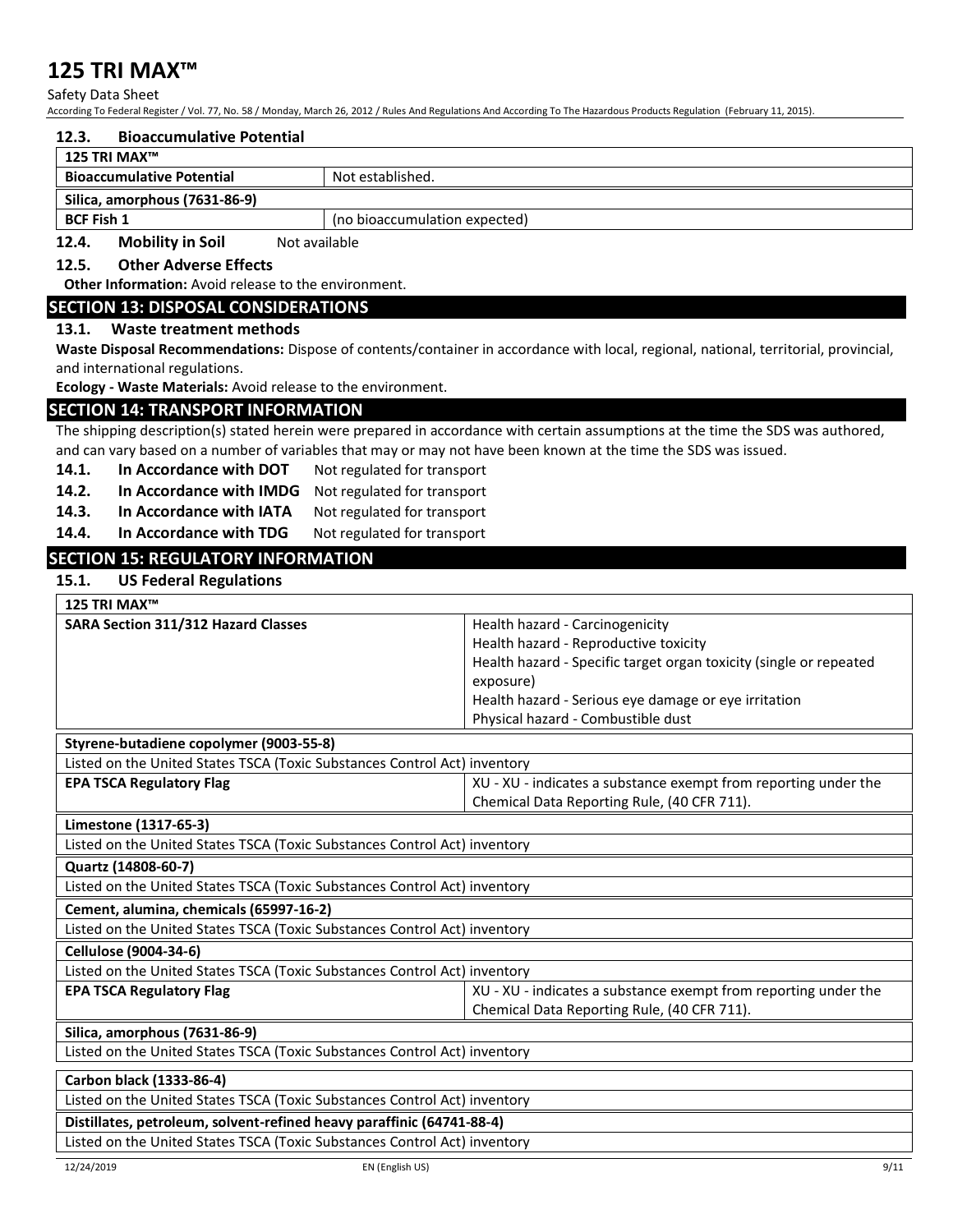Safety Data Sheet

According To Federal Register / Vol. 77, No. 58 / Monday, March 26, 2012 / Rules And Regulations And According To The Hazardous Products Regulation (February 11, 2015).

| 15.2.<br><b>US State Regulations</b>                                                                    |                                                                |
|---------------------------------------------------------------------------------------------------------|----------------------------------------------------------------|
| Quartz (14808-60-7)                                                                                     |                                                                |
| U.S. - California - Proposition 65 - Carcinogens List                                                   | WARNING: This product contains chemicals known to the State of |
|                                                                                                         | California to cause cancer.                                    |
| Carbon black (1333-86-4)                                                                                |                                                                |
| U.S. - California - Proposition 65 - Carcinogens List                                                   | WARNING: This product contains chemicals known to the State of |
|                                                                                                         | California to cause cancer.                                    |
|                                                                                                         |                                                                |
| Silica, crystalline (general form)<br>U.S. - California - Proposition 65 - Carcinogens List             | WARNING: This product contains chemicals known to the State of |
|                                                                                                         | California to cause cancer.                                    |
|                                                                                                         |                                                                |
| Limestone (1317-65-3)                                                                                   |                                                                |
| U.S. - Massachusetts - Right To Know List<br>U.S. - New Jersey - Right to Know Hazardous Substance List |                                                                |
| U.S. - Pennsylvania - RTK (Right to Know) List                                                          |                                                                |
|                                                                                                         |                                                                |
| Quartz (14808-60-7)                                                                                     |                                                                |
| U.S. - Massachusetts - Right To Know List                                                               |                                                                |
| U.S. - New Jersey - Right to Know Hazardous Substance List                                              |                                                                |
| U.S. - Pennsylvania - RTK (Right to Know) List                                                          |                                                                |
| <b>Cellulose (9004-34-6)</b>                                                                            |                                                                |
| U.S. - Massachusetts - Right To Know List                                                               |                                                                |
| U.S. - New Jersey - Right to Know Hazardous Substance List                                              |                                                                |
| U.S. - Pennsylvania - RTK (Right to Know) List                                                          |                                                                |
| Silica, amorphous (7631-86-9)                                                                           |                                                                |
| U.S. - Massachusetts - Right To Know List                                                               |                                                                |
| U.S. - Pennsylvania - RTK (Right to Know) List                                                          |                                                                |
| Carbon black (1333-86-4)                                                                                |                                                                |
| U.S. - Massachusetts - Right To Know List                                                               |                                                                |
| U.S. - New Jersey - Right to Know Hazardous Substance List                                              |                                                                |
| U.S. - Pennsylvania - RTK (Right to Know) - Special Hazardous Substances                                |                                                                |
| U.S. - Pennsylvania - RTK (Right to Know) List                                                          |                                                                |
| 15.3.<br><b>Canadian Regulations</b>                                                                    |                                                                |
| Styrene-butadiene copolymer (9003-55-8)                                                                 |                                                                |
| Listed on the Canadian DSL (Domestic Substances List)                                                   |                                                                |
| Limestone (1317-65-3)                                                                                   |                                                                |
| Listed on the Canadian NDSL (Non-Domestic Substances List)                                              |                                                                |
| Quartz (14808-60-7)                                                                                     |                                                                |
| Listed on the Canadian DSL (Domestic Substances List)                                                   |                                                                |
| Cement, alumina, chemicals (65997-16-2)                                                                 |                                                                |
| Listed on the Canadian DSL (Domestic Substances List)                                                   |                                                                |
| Cellulose (9004-34-6)                                                                                   |                                                                |
| Listed on the Canadian DSL (Domestic Substances List)                                                   |                                                                |
|                                                                                                         |                                                                |
| Silica, amorphous (7631-86-9)                                                                           |                                                                |
| Listed on the Canadian DSL (Domestic Substances List)                                                   |                                                                |
| Carbon black (1333-86-4)                                                                                |                                                                |
| Listed on the Canadian DSL (Domestic Substances List)                                                   |                                                                |
| Distillates, petroleum, solvent-refined heavy paraffinic (64741-88-4)                                   |                                                                |
| Listed on the Canadian DSL (Domestic Substances List)                                                   |                                                                |